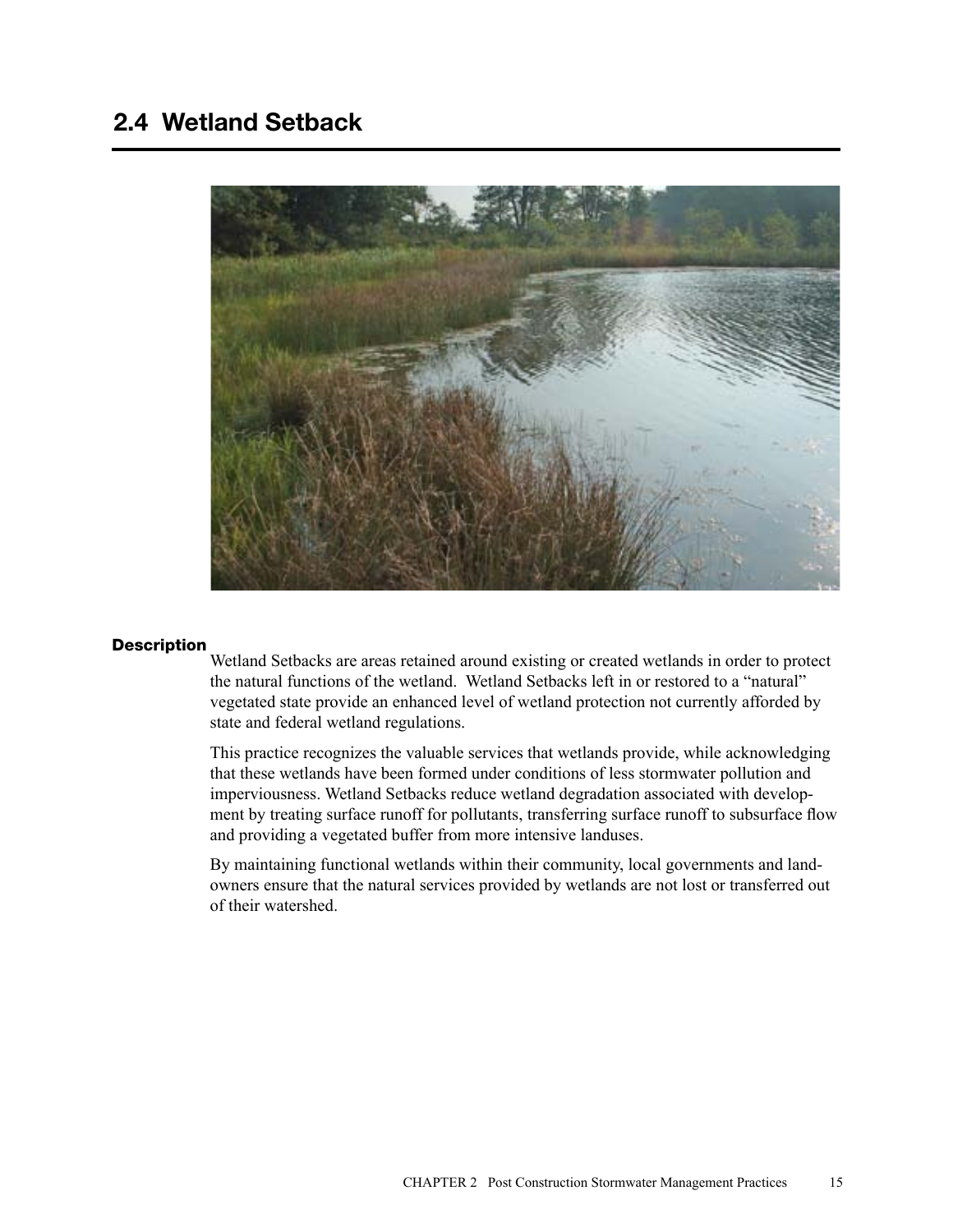#### Conditions Where Practice Applies

Wetland Setbacks are appropriate on all lands surrounding wetlands which receive runoff from development or redevelopment areas. Wetland Setbacks can be utilized in a low impact or conservation development design plan, as part of the regulatory permitting process or normal site design planning. Wetland Setbacks may be most appropriate on those wetlands that are hydrologically connected to other water sources such as springs or streams.

Wetland Setbacks are an appropriate best management practice in a community's Storm Water Program (e.g., NPDES Phase II) or as part of their land use planning. Wetland Setbacks can be incorporated into local zoning codes.

Wetland Setbacks are applicable where the site designer has the objective of mimicking the predevelopment hydrology, reducing the amount of stormwater and maintaining natural features. Establishing wetland setbacks and the associated protection of wetland resources may also be used to demonstrate avoidance of impacts as part of a wetland permitting process.

Wetland Setbacks are also appropriate for ponds, lakes and Water Quality Ponds; however, these features may need to have maintenance access incorporated into any setback area.

#### Wetland Definition and Value

Generally, wetlands are those areas near streams and in uplands that are inundated or saturated by enough water to be dominated by vegetation adapted for life in saturated soil. In Ohio, wetlands include swamps, marshes, fens, bogs and similar areas.

Wetlands are legally defined in section 40 Code of Federal Regulations (CFR) 232. The U.S. Army Corps of Engineers also has specific regulations covering activities in wetlands as well as technical guidance on determining the extent of wetlands.

Wetlands provide a variety of services to communities and landowners, including:

- Flood Control: Wetlands reduce peak flood flows, store floodwaters, and maintain stream base flows.
- Erosion Control: Wetlands minimize stream bank and bed erosion by regulating water volume and velocity. Note: natural wetlands are not to be utilized for construction site runoff control.
- Ground Water Protection: Wetlands minimize impacts on ground water quality by filtering pollutants from stormwater runoff. Many wetlands recharge ground water reserves.
- Surface Water Protection: Wetlands minimize impacts on surface water quality by reducing sediment pollution from stream bank erosion, and by trapping sediments, chemicals, salts and other pollutants from runoff.
- Habitat: Wetlands provide essential habitat, particularly for nesting and breeding for many aquatic and terrestrial organisms.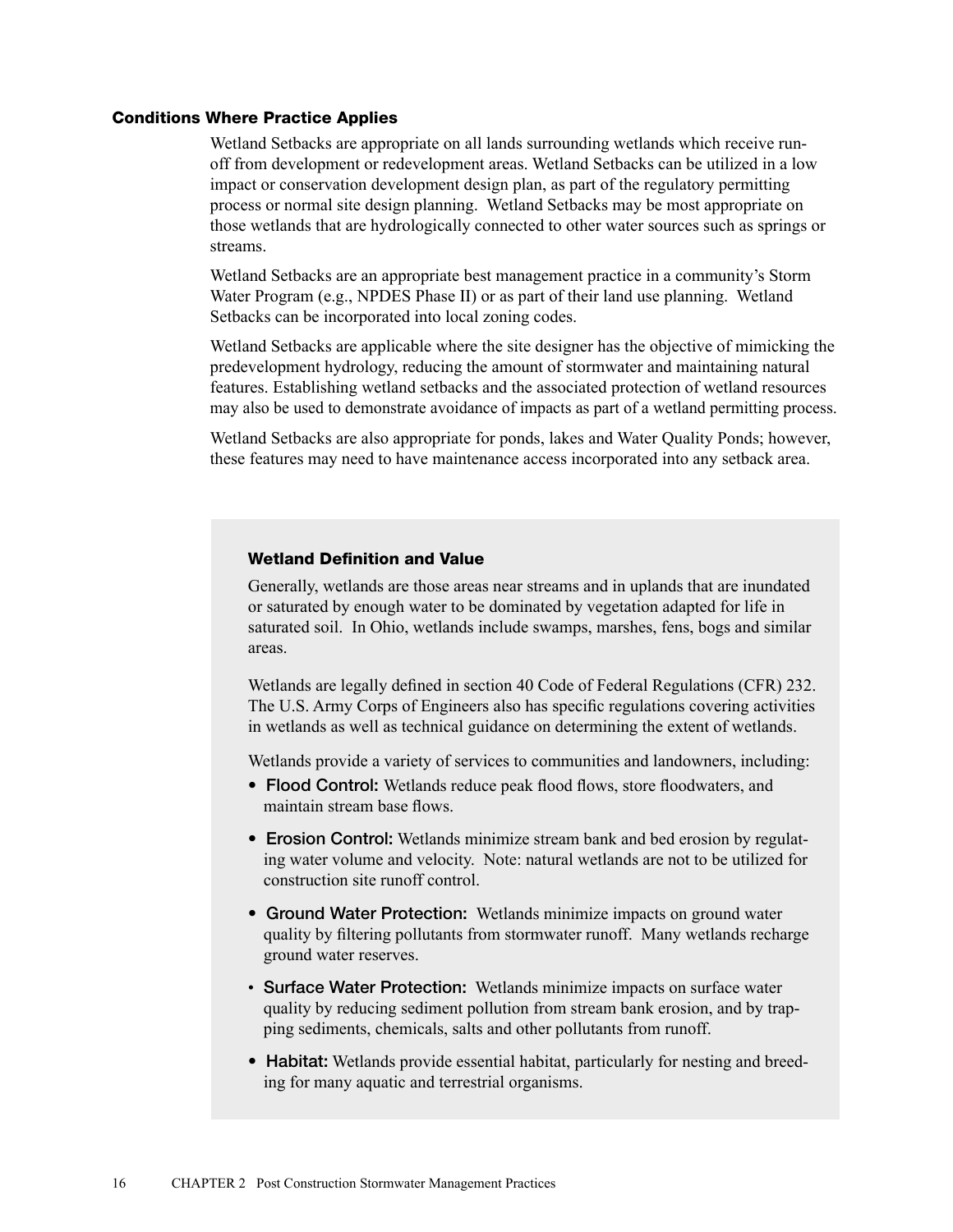# Planning Considerations

# *Existing Local Requirements*

Some counties, townships and municipalities across Ohio have already adopted wetland setbacks. In the event that these setbacks differ from those described here, the larger of these requirements should be used.

# *Adjustments to the Setback Width*

The **setback widths** given in this practice offer minimum protection and should be considered for expansion if any of the following conditions apply:

- Areas crucial to the hydrology of the wetland such as springs, floodplains or streams extend beyond the standard wetland setback. These areas should be considered for incorporation in the setback area, since maintaining the hydrologic support for the wetland is critical to its continuing function.
- The wetland is a rare, sensitive or high value wetland system. These systems need greater buffer widths to ensure protection of the current quality.
- Habitat protection, either of wetland species or species that utilize the wetland, is a major objective. Greater than 100 feet is recommended, but wildlife expertise may be necessary to determine the conditions and width needed for the particular species.
- Larger setbacks may be appropriate for drainage from a commercial or industrial facility that may require pretreatment and flow attenuation.
- Areas that are steep or sparsely vegetated will have lower effectiveness in providing water quality protection for adjacent wetlands and therefore should be expanded.

## *Storm water management and site planning needed in addition to setbacks*

Wetland setbacks will help protect wetland systems, but more is needed as development occurs. Storm water controls will still be needed to control high-energy flows and to mitigate for increased pollution.

## *Encourage wetland protection through community support and planning*

Wetland setbacks are a tool that can be used to protect water quality and water resources. Local planning officials should consider how to facilitate wetland setbacks through wetland identification tools (soils, wetland and land use maps), landowner assistance, zoning code and land acquisition.

Utilizing publicly available resources to produce planning or land use maps can help communities identify where wetlands and wetland setbacks are most likely to be applied. The Natural Resource Conservation Service and the local Soil and Water Conservation District provide soils maps and a list of hydric soils. National Wetlands Inventory (U.S. Fish and Wildlife Service) and Ohio Wetlands Inventory (Ohio DNR) maps may also be useful in finding wetland locations for planning purposes. Note these maps are not appropriate for making wetland delineations. Wetland delineation information is available from the Ohio EPA and the U.S. Army Corps of Engineers.

Finally protect wetland setbacks and the wetlands they surround by placing these areas under a conservation easement. Note that deed restrictions are much less protective since a judge can abolish them at the request of a landowner without public notice.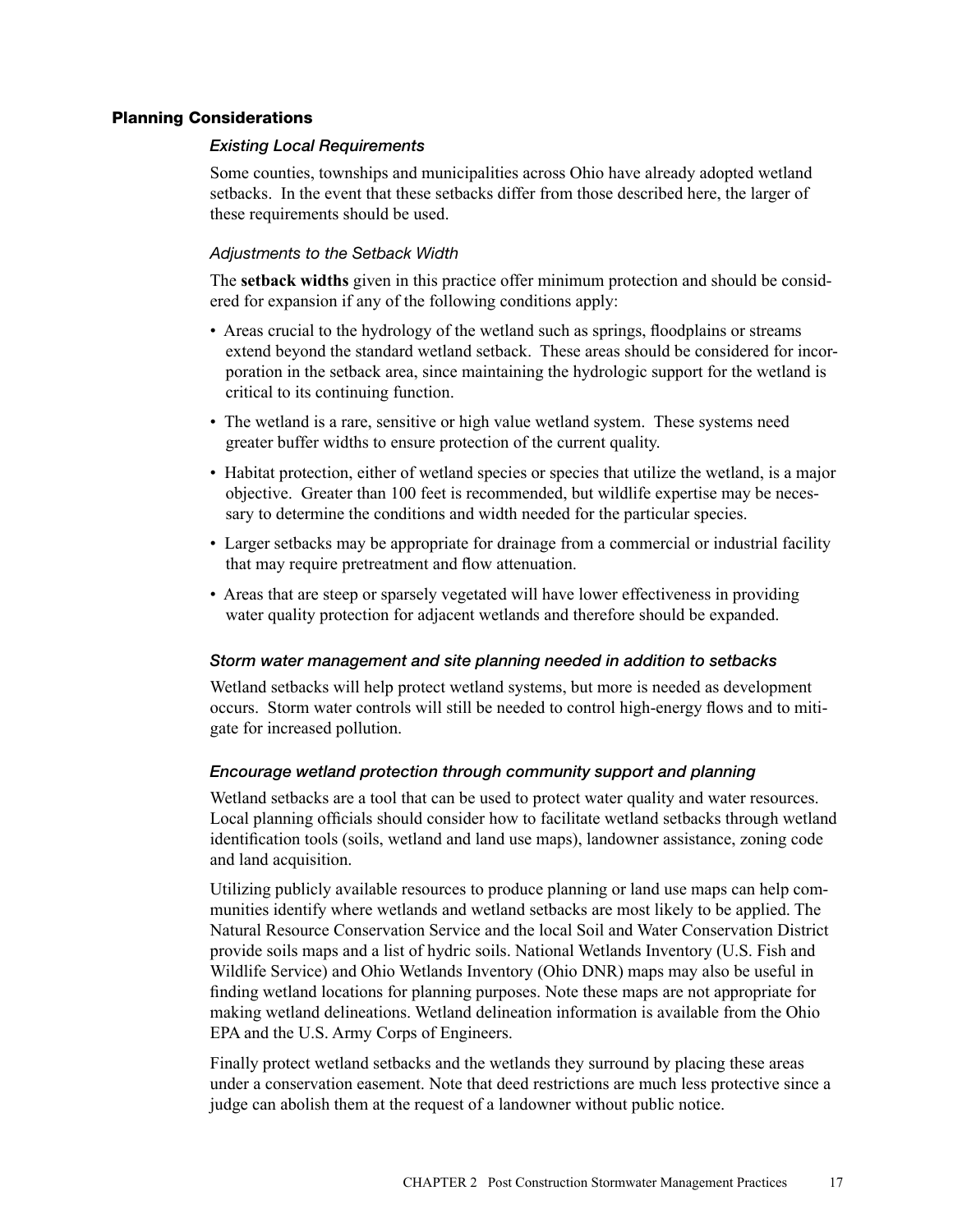## *Landowner Assistance*

Several publicly funded organizations are available to assist interested landowners in managing wetlands on their properties, including:

- Soil and water conservation districts,
- Natural Resource Conservation Service
- Ohio Environmental Protection Agency
- Ohio Department of Natural Resources, and
- Ohio State University Extension Service.

These organizations can advise landowners on what to plant near wetlands, where to locate soil disturbing activities to minimize short and long term damage to these services, and any applicable local, state, or federal regulations that may apply to an activity the landowner wishes to undertake. The Ohio Environmental Protection Agency (Ohio EPA) and the U.S. Army Corps of Engineers are available to assist landowners in understanding specific regulations that may apply to proposed activities.

Communities can facilitate wetland setbacks and other wetland management by connecting interested landowners to available county, state, and federal conservation services. A list of conservation agencies is available in the Appendix Section. Conservation funding may be available for purchase of easements or for public land acquisition.

#### *Land Acquisition*

Communities may acquire properties that include wetlands that are providing flood control, erosion control, water quality protection, or habitat services either through direct purchase of land, conservation easements, or some other form of permanent preservation. This approach is appealing to communities because it is non-regulatory and enables direct community control over local wetland resources.

#### *Incorporating Wetland Setbacks into Zoning*

Zoning regulations that direct the location of development away from wetlands must detail the public health and safety functions of the community's wetlands including flood control, erosion control, and water quality protection, and must be built on technical information supporting these services from the lands being regulated.

Zoning for Wetland Setbacks, unlike landowner assistance or land acquisition, allows communities to directly influence the location of new development and redevelopment. The goal of any zoning code that incorporates Wetland Setbacks is to ensure lots remain buildable and subdivision lot yields are maintained to the extent possible, while pulling soil-disturbing activities back from wetland areas. Thus zoning setbacks should be flexible incorporated to allow variances to other zoning setbacks, such as front and side yard setbacks, to allow site designers to maintain development lot yields. The disadvantages of implementing Wetland Setbacks through zoning controls are that it is an additional regulation and requires community staff to develop and implement.

Regional planning agencies and watershed organizations may also be able to offer assistance in establishing local ordinances and resolutions that maintain wetlands within developing communities.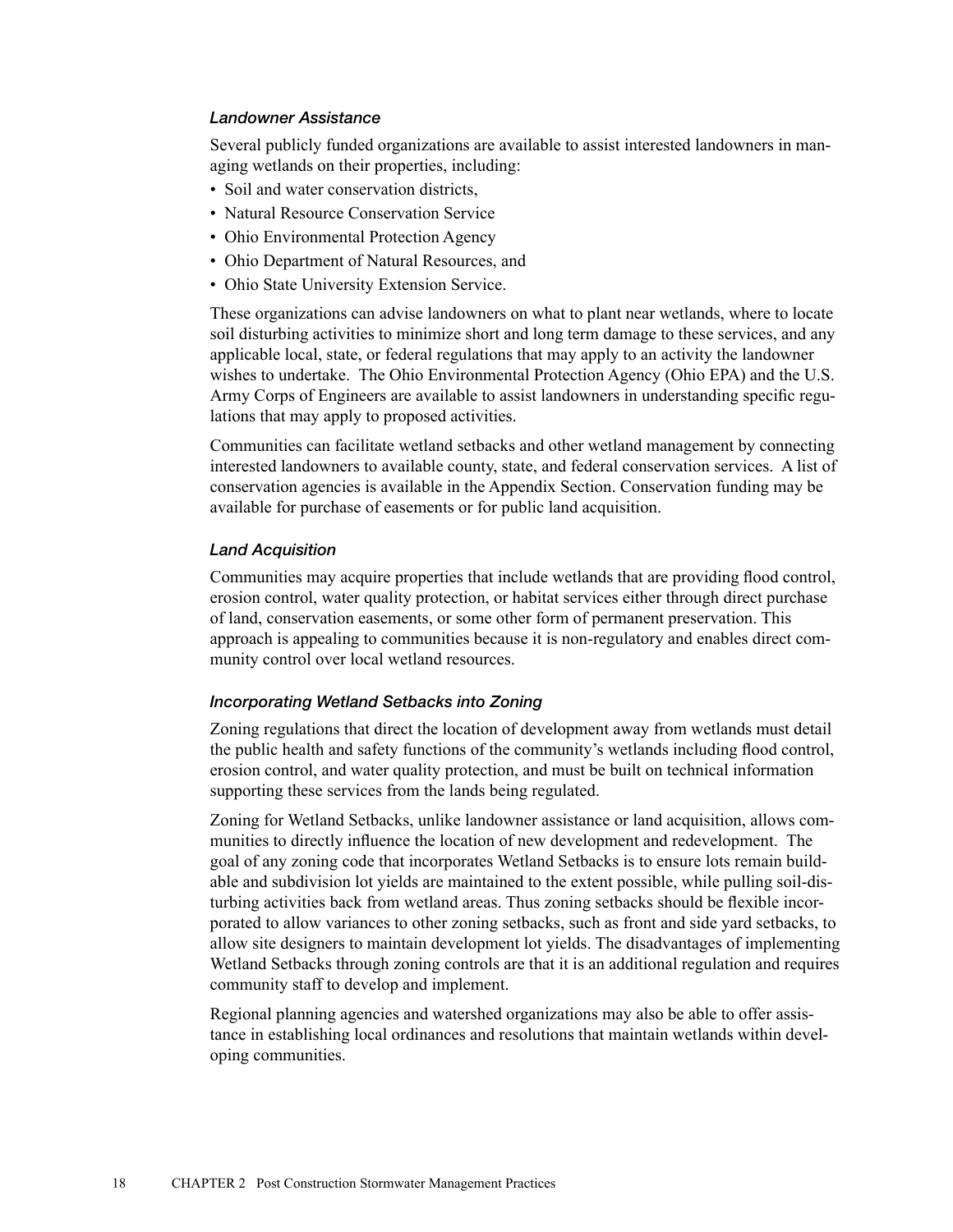## *Permitting For Wetland Impacts*

In Ohio, the regulatory permits required to impact "Waters of the State," including lakes, wetlands and streams, may involve both the Army Corps of Engineers (Corps) and Ohio EPA through 404 Permits, 401 Water Quality Certification or Isolated Wetland Permits. Additional information regarding these permits can be found in the Appendix section.

The Corps and Ohio EPA both utilize a three-tier approach to proposals to impact water resources that consist of avoidance, minimization and mitigation. Wetland setbacks can and should be a vital part of these proposals.

#### Design Criteria

#### *Define the Wetland Boundary*

Wetland boundaries are determined by utilizing the delineation protocols acceptable to the U.S. Army Corps of Engineers at the time. Delineations must be submitted to the U.S. Army Corps of Engineers for concurrence. Wetland setbacks should be measured in a perpendicular direction from the defined wetland boundary.

# *Evaluate Wetland Quality Category*

Ohio EPA wetland categories are used to determine the width of the wetland setback. These are general characterizations of a wetland's quality and are determined using the most recent version of the Ohio Rapid Assessment Method as guidance (www.epa.state. oh.us/dsw/401/401.html).

Ohio EPA wetland categories are defined in the Ohio Administrative Code (OAC) 3745-1-54 (www.epa.state.oh.us/dsw/rules/01-54.pdf). They are:

- Category 3 wetlands are considered to be the highest quality;
- Category 2 wetlands are those of moderately high quality and may be good candidates for wetland enhancement;
- Category 1 wetlands are considered low quality wetlands and provide the least public health, habitat or safety services.

#### *Maintain Hydrology*

Determine the hydrologic inputs to the wetland, whether overland flow, streams, lakes, or springs. These inputs must either be maintained or substituted for other hydrologic inputs. Incorporating wetland hydrologic sources into the setback may be necessary to protect the integrity of the wetland resources.

#### *Setback Width*

The setbacks width differs with the functional capacity of the wetlands. See the Planning Considerations above for adjustments to the setback width. For most situations, Ohio EPA has concurred with the following guidelines.

• A minimum of 120 feet surrounding all Ohio EPA Category 3 wetlands, or current equivalent Ohio EPA classification,